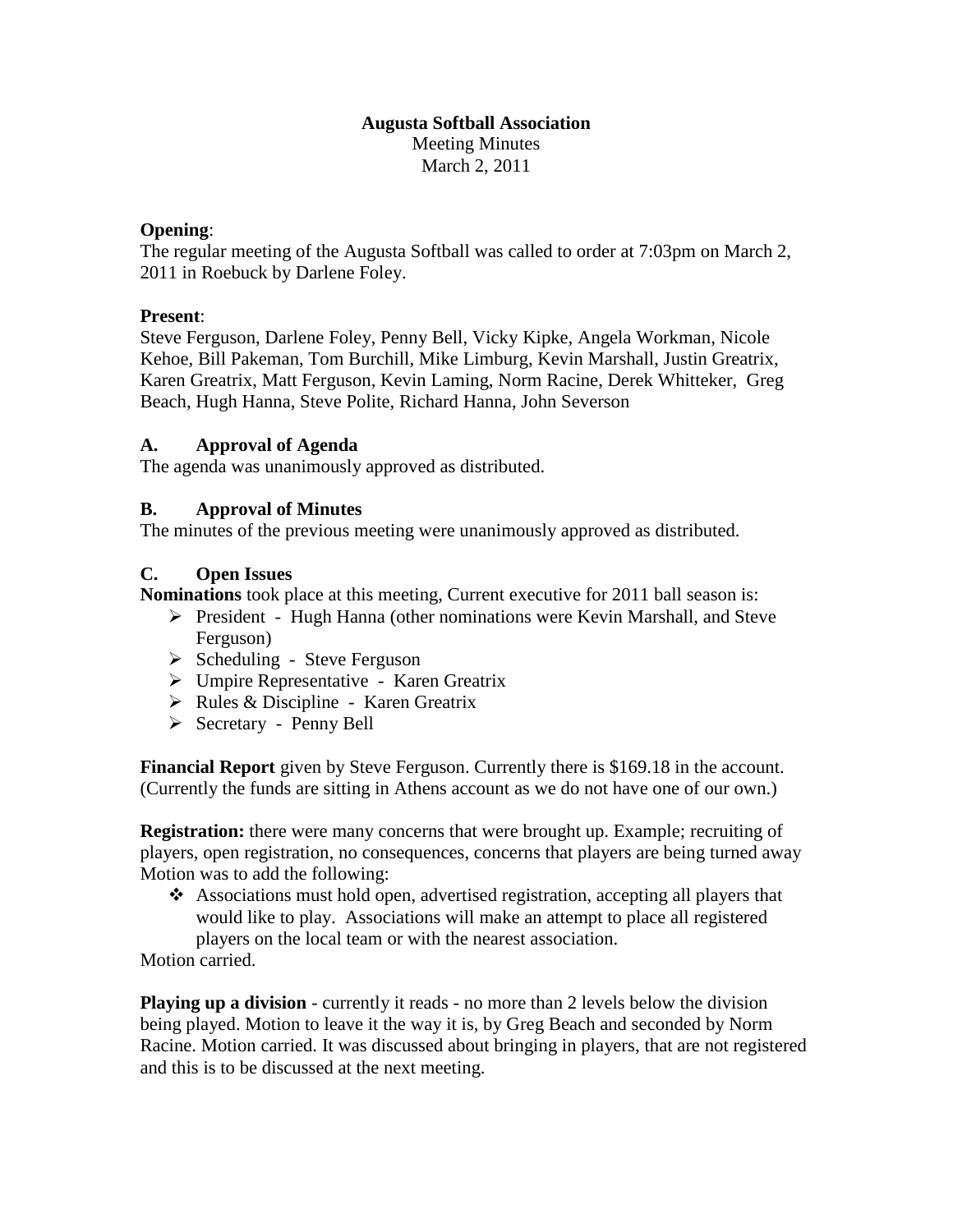**Time Limits:** Currently the rule stats: 1 hour 45 minutes for all 6:15 games. This can affect the 8pm start times when a 6:15 games does not start till 6:30. *Should the 6:15 games times be stated as a start time of 6:15, with no new innings to begin after 8pm.* Motion was carried to change the wording.

**8pm start times** - It was suggested to change this to all 8pm games start at 8:15 with a 2 hour time limit. Motion carried.

**8:15 start requirements** - game starts when 7 players are available (15 minutes grace given to obtain 7 players minimum). Darlene motioned to leave as is. Motion carried.

**Carded Umpire Requirements** - suggested changes are in italics:

- \* In the case of Peewee, Bantam and Midget levels, the Home Team must supply at least one *carded* Umpire with *an effort to have two umpires*. All Umpires must be familiar with the Augusta Minor Softball, Softball Ontario and Canada Softball Rules. Also, Umpires must be in an age grouping at least one higher than the game they are umpiring. Of course, any individual with a Level II Umpires Certificate can umpire any game played within the league. Registered, carded, Level 1 Umpires may umpire up to and including Bantam. Umpires must be in an age group at least one higher than the game they are umpiring, if not registered with Softball Ontario.
- $\triangle$  Any new umpires in the Augusta League must attend a level 1 clinic to be eligible to umpire.
- *If a carded umpire is not available, the game will only be played if both coaches agree to the registered or local fastball umpire that is available. If both coaches do not agree, then the home team will forfeit the game.*

It was discussed about using volunteer's for umpiring the bases, it was decided that no volunteers are able to umpire.

**Addition of Rule Concerning Make Up Games** - If a game is postponed, the home team has one week to contact the visiting team to suggest two alternative dates. If the two teams have problems arranging a makeup game, the home team needs to submit an email to scores@augustasoftball.com and request assistance. Failure to play makeup games or to notify the league of problems arranging a makeup game will result in a home team forfeit. If the game remains un played but an effort has been made, the game result will be recorded as unplayed. All results will be final. Motion carried.

**7 player Rule** - changes in italic

 A minimum of seven players is required to start *"or finish"* a game. Players *arriving late can be added to the bottom of the line up at anytime*. There is no penalty for playing with less than nine players. Motion carried.

# **Tournament Fees** - changes in italic.

 Tournament fees are to reimburse the Association for umpire fees, balls, lime and *awards* only.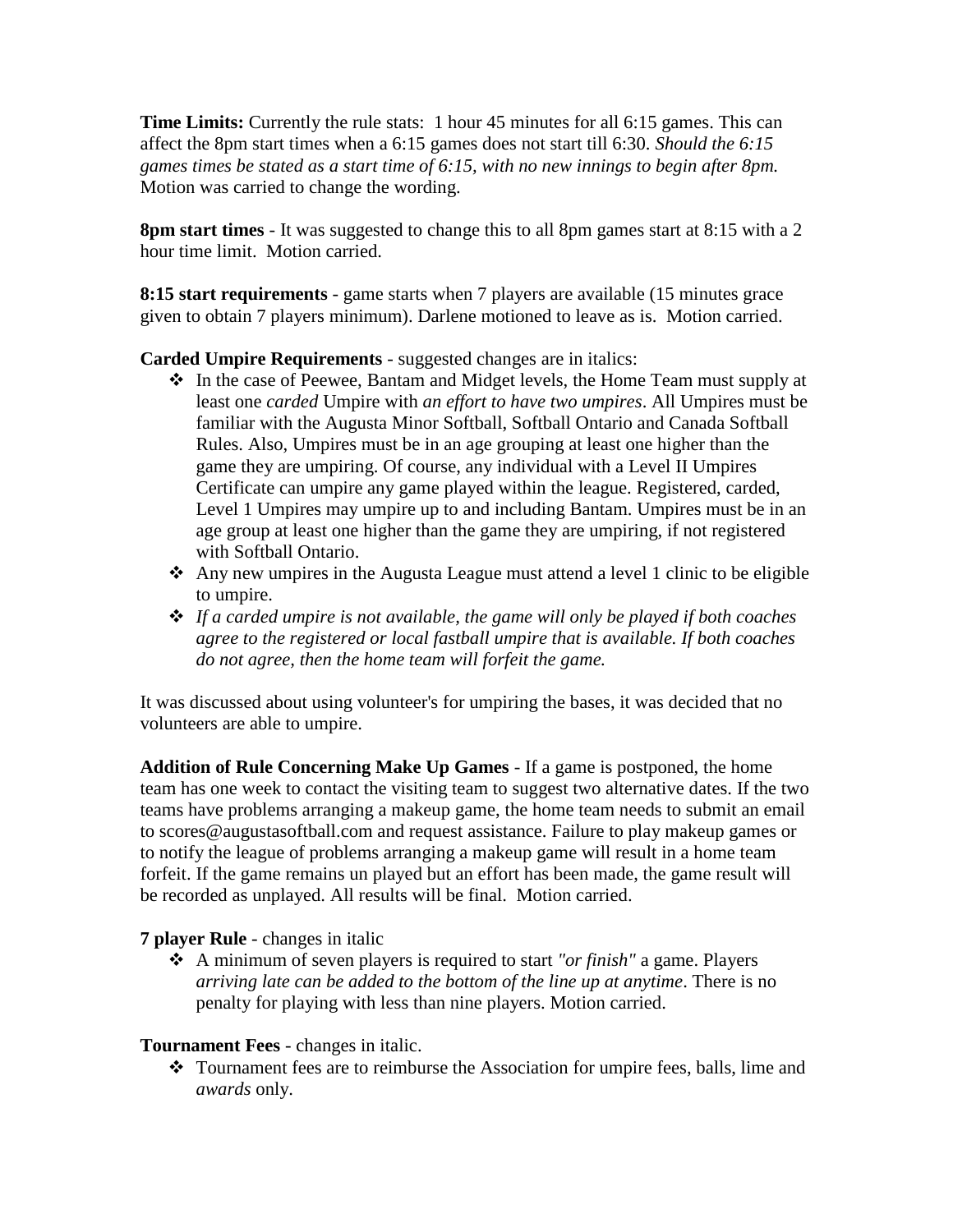- $\div$  Tournaments are to be held on weekends only unless it is impossible due to the number of teams within the division.
- *Year End* tournament entry fees must be approved by the Executive 3 weeks before the tournament date. *This includes schedule, format and fees.*

Motion carried on above changes but the format is to be discussed at next meeting.

## **Control of Games** - changes in italic

 Umpires will have complete control of the game during a *game* and can have anyone removed from the game, including spectators for reasonable cause. Motion carried.

## **Shirt Numbers** - changes in italic.

 Any shirts worn as part of a uniform *should have* a number on the back in accordance with C.S.A. rules.

Motion carried.

## **Protests and Appeals** - changes in italic

- Only rule interpretation, *failure to apply the correct ruling to a given situation, or the eligibility of a team roster member will be considered a valid reason for protest. Judgment calls will not be considered for protest.* Motion carried.
- $\cdot \cdot$  In the case of playoff tournaments, any executive attending the tournament will have the right to rule for the committee, *in absent of the executive. The convener is liable for any rule.*

**Rules and Discipline Committee** - This committee members are the executives listed. You must have 3 on an appeal.

It was discussed about the use of substance (gorilla grip) on ball when pitching. It was motioned to allow.

Also it was passed that bat warmers are aloud.

**Clinics** - It was mentioned that Athens will hold an umpire/JD clinic. It is to be sent out from the Athens association what date it is to be held.

It was brought to the attention of the committee that the umpire charge for a Midget game is now \$35.

It was passed to update the website on the cost of Midget boys umpire fees.

# **D. Agenda for Next Meeting**

*This will be sent out a later time. Please be ready to submit your teams.*

### **Adjournment**:

Meeting was adjourned at 9:03 by Steve Ferguson. The next general meeting will be at 7:00pm on April 18, 2011 in Roebuck.